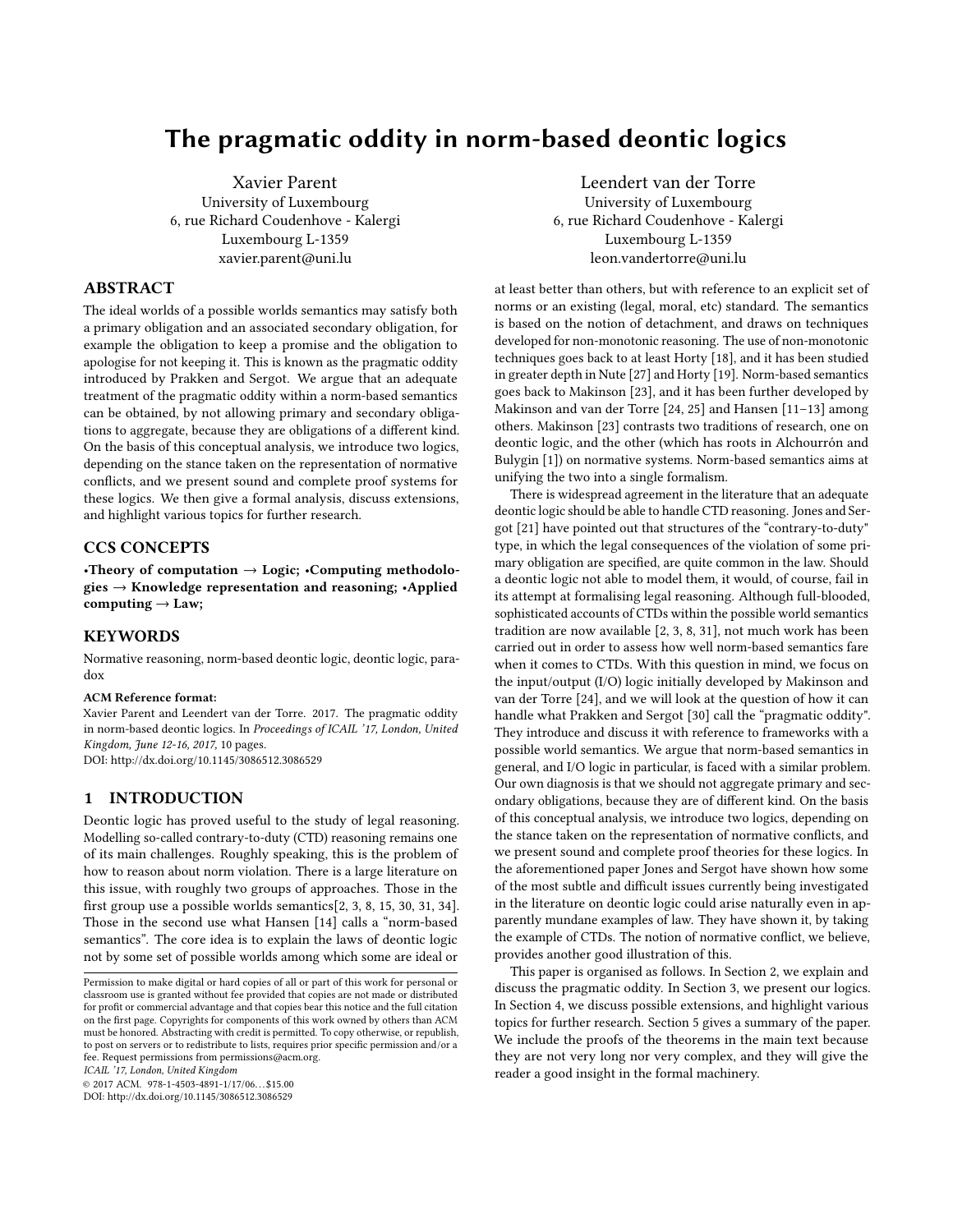#### 2 PRAGMATIC ODDITY

#### 2.1 The problem

To our knowledge, the term "pragmatic oddity" first occurred in Prakken and Sergot [\[30\]](#page-9-3)'s paper on CTDs. In there they study the proper representation of contrary-to-duty structures, situations in which there is a primary obligation and what they call a secondary obligation, which comes into effect when the primary obligation is violated. The term "pragmatic oddity" is introduced with reference to the formalisation in SDL [\[4\]](#page-8-3) of a common type of CTD structures, like the following one:

#### <span id="page-1-1"></span>Example 2.1.

- (1) You should keep your promise,  $\bigcirc k$ .
- (2) If you haven't kept your promise, you should apologise,  $\neg k \rightarrow \bigcirc a$ .
- (3) You haven't kept your promise,  $\neg k$ .

They point out that in SDL both  $\bigcirc k$  and  $\bigcirc a$  hold, and go on to say that:

> "It is a bit odd to say that in all ideal versions of this world you keep your promise and you apologise for not keeping it. This oddity—we might call it a 'pragmatic oddity'—seems to be absent from the natural language version, which means that the SDL representation is not fully adequate." [\[30,](#page-9-3) p. 95]

Prakken and Sergot also point out that for examples containing a temporal element a solution is available, in the form of temporal deontic logics. They argue that the temporal solution is not always available, since sometimes the primary and CTD rule pertain to the same point in time. To support their claim, they give the example of a set of holiday cottage regulations on keeping dogs:

<span id="page-1-0"></span>Example 2.2.

- (1) There should be no dog,  $\bigcirc \neg d$ ;
- (2) If there is a dog, then there ought to be a warning sign,  $d \rightarrow \bigcirc$ s;
- (3) There is a dog,  $d$ .

They make the same observation:

"Surely, it is strange to say that in all ideal worlds there is no dog and also a warning sign that there is no dog." [\[30,](#page-9-3) p. 96]

This second formulation makes it clear that "odd" means "counterintuitive". Furthermore, the explicit reference to the semantics of SDL ("in all ideal worlds ...") may sound like as if the pragmatic oddity is a semantical problem, that arises only when taking into account the specific model-theoretic meaning given to the formulas in question in SDL. It is difficult to say if Prakken and Sergot think so. Be that as it may, they develop their own solution, which consists in modifying the representation of a CTD obligation. Thus, (2) in example [2.2](#page-1-0) is rendered as  $d \Rightarrow Q_d s$ , where ⇒ denotes a suitably defined conditional operator satisfying factual detachment. The defined conditional operator satisfying factual detachment. The expression  $\bigcirc_{d}s$  is intended to be read as "there is a secondary obli-<br>gation that a presupposing the sub-ideal context  $d$ ". The pregmatic gation that s, presupposing the sub-ideal context  $d''$ . The pragmatic oddity is avoided because once detached  $\bigcirc$  is does not transport oddity is avoided because, once detached,  $Q_d s$  does not transport up to  $Q_s$ . The authors motivate their approach by invoking the fact up to  $\bigcirc$ s. The authors motivate their approach by invoking the fact

that "primary and CTD obligations are obligations of a different kind: a CTD obligation pertains to, or presupposes, a certain context in which a primary obligation is already violated". [\[30,](#page-9-3) p. 91]. They also stress that "there is no meaningful sense [...] in which the obligation  $\bigcirc$ s can be detached from the expression  $\bigcirc_{\neg d} s$ ". [\[30,](#page-9-3) p. 100]

#### 2.2 Non-monotonic methods

The main emphasis in the literature on contrary-to-duty examples is on cases where, instead of a pragmatic oddity, we have a case of conflicting obligations which has to be avoided. The sentences are intuitively consistent. Yet the logic makes them inconsistent. The problem of such intuitively coherent examples of contrary to duty structures is that it is hard to find a consistent and also otherwise acceptable formalisation. Prakken and Sergot consider the following example.

#### Example 2.3.

- (1) There must be no fence,  $\bigcirc \neg f$ ;
- (2) If there is a fence then it must be a white fence,  $f \to \bigcirc w$ ;
- (3) There is a fence,  $f$ .

In this connection, Prakken and Sergot discuss the idea, defended by McCarty [\[26\]](#page-9-16) among others, that CTD reasoning is just an instance of defeasible reasoning. This question arises naturally from the above example, since the main problem was how to deal with conflicting primary and secondary obligations, while one of the virtues of non-monotonic logics is that they are intended to cope with conflicting information. One possible reading is that  $(1)$  has been formulated as a defeasible rule, and that (2) takes effect in these exceptional circumstances: there is no conflict, because the two rules do not apply to the same circumstances. Another possible reading—which can be regarded as a special case of the first— is that (2) itself expresses an exception to (1): on this reading the problem of inconsistency is resolved by regarding the exceptional rule (2) as defeating the general rule (1) in the circumstances in which they both apply. And a natural way of formalising this reading is to adopt or adapt some suitable formalism for non-monotonic reasoning.

Prakken and Sergot argue that a drawback of the use of nonmonotonic techniques is that it is difficult to distinguish this case from regular exceptions, like in the rule: if the cottage is by the sea, there may be a fence. Van der Torre and Tan [\[33\]](#page-9-17) study this problem and distinguish many faces of defeasibility in deontic logic, distinguishing in particular between overshadowing for CTD structures, and cancelling for regular exceptions like the cottage by the sea. What is important for our present discussion is that it even if non-monotonic techniques can deal with the cottage regulations, it is less clear how they deal with the pragmatic oddity. In that sense, the pragmatic oddity is a more challenging example than the traditional CTD examples.

#### 2.3 Requirements

Carmo and Jones [\[2\]](#page-8-0) formulate a number of requirements that must be met by any adequate treatment of CTDs–we will endorse them all:

(R1) Consistency of the formalisation of the CTD scenario;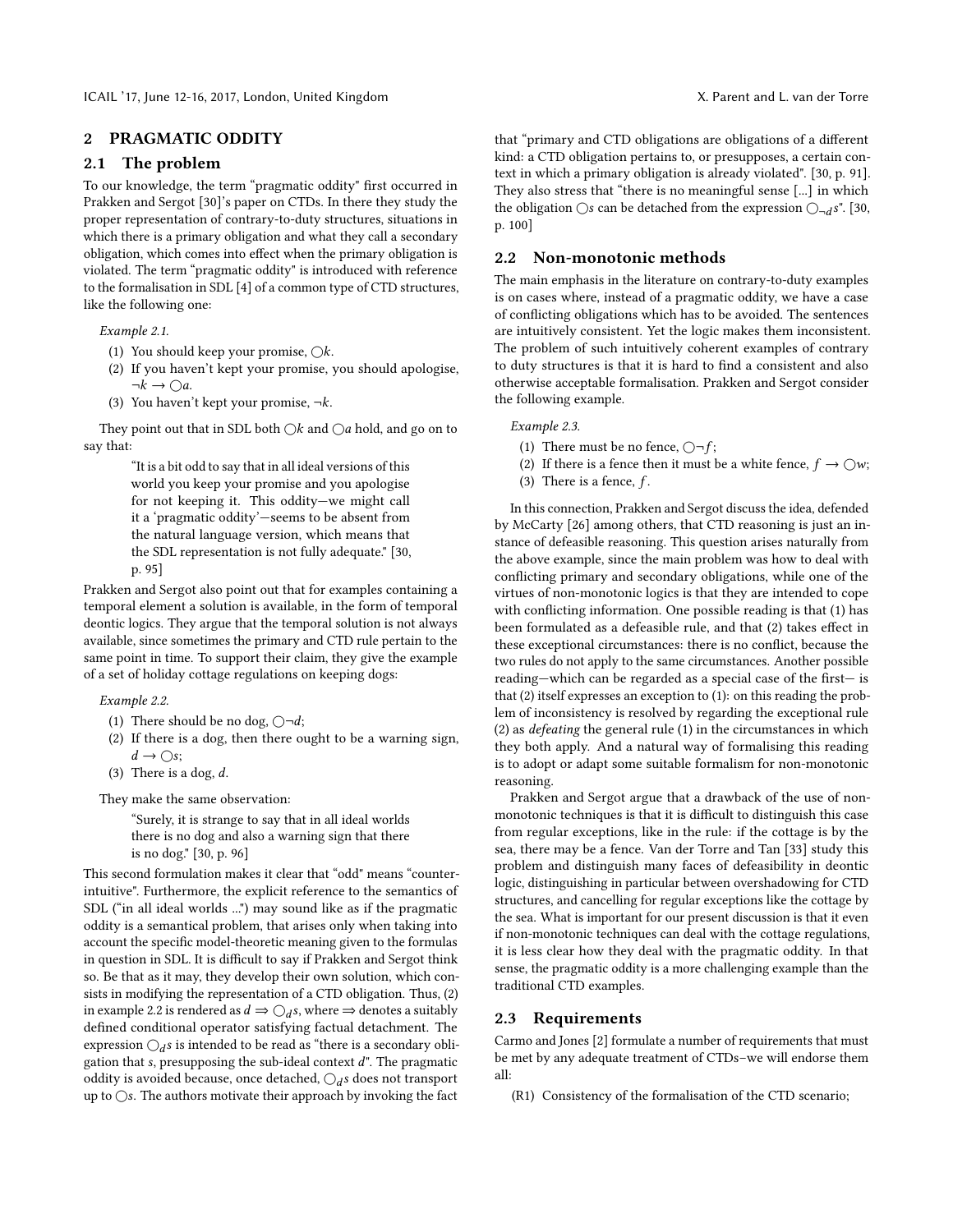The pragmatic oddity in norm-based deontic logics ICAIL '17, June 12-16, 2017, London, United Kingdom

- (R2) Logical independence;
- (R3) Applicability to (at least apparently) timeless CTD examples;
- (R4) Uniform representation of norms
- (R5) Ability to detach (ideal and actual) obligations
- (R6) Ability to avoid the pragmatic oddity
- (R7) Ability to represent the fact that a violation has occurred

(R1) and (R2) are self-explanatory. (R3) is motivated by Prakken and Sergot's observation that the primary and CTD rule sometimes pertain to the same point in time. (R4) constitutes a point of disagreement between Carmo/Jones and Prakken/Sergot, and will follow the first ones rather than the second ones. According to Prakken and Sergot, a contrary-to-duty obligation and an according-to-duty obligation must be given a different representation. This is dictated by their own treatment of the pragmatic oddity. Carmo and Jones reject this point of view because it makes the representation dependant on updates: if one wants to introduce new CTDs or remove norms, one has to modify the norms already expressed.

We understand (R7) as an ability to detect violation of a norm. We add the following two requirements:

- (R7') No 'drowning' effect
- (R8) Ability to allow for a certain amount of agglomeration, like in Horty's example.

(R7') is linked with (R7). This requirement was suggested by M. Sergot (in private, to the first author), with reference to some deontic logics based on non-monotonic logic, like the one developed by Makinson and van der Torre in [\[25\]](#page-9-12). Such logics do not face the pragmatic oddity, but this comes at a high price: when a violation occurs, the primary obligation ceases to exist. For instance, in example [2.1,](#page-1-1) given  $\neg k$ ,  $\bigcirc k$  no longer holds. Reflecting on the use of logic programming techniques in legal applications, Herrestad makes the same point:

> "The non-monotonic properties of a logic program using negation-by-failure make a consistent representation [of CTDs] possible. However, the program will have certain counter-intuitive properties. For instance, violated obligations simply vanish. Nothing more can be inferred about them, as the condition for something being obligatory no longer applies. One might argue that in actual life violated obligations do not vanish."[\[16\]](#page-9-18)

(R8) is motivated by our own treatment of the pragmatic oddity. From Prakken and Sergot, we keep the idea that primary and CTD obligations are of different kind. Our proposal is not to allow them to aggregate using the AND rule, because of this difference in nature.

$$
AND \frac{Qx}{Q(x \land y)}
$$

AND  $\frac{y}{\sqrt{x} + \sqrt{y}}$ <br>However, we agree with Horty [\[18\]](#page-9-7) that a certain degree of agglomeration should be allowed in order to account for some aspects of normative reasoning in every day life. Consider:

Example 2.4 (Horty).

(1) You ought either to fight in the army or perform alternative service,  $\bigcirc$ (*f* ∨ *s*);

#### (2) You ought not to fight in the army,  $\bigcirc$  -f.

From these two sentences one should be able to derive the conjoined obligation not to fight in the army and to perform alternative service,  $\bigcirc$ (¬f  $\wedge$  s). Obviously, this will not be possible unless one can first derive the conjoined obligation not to fight in the army and to fight in the army or do alternative service,  $\bigcirc$ ( $\neg f \wedge (f \vee s)$ ).

## 3 TWO LOGICS

In this section we introduce two logics, depending on the stance taken on the representation of dilemmas or conflicts between obligations, situations where an agent ought to performs two actions that turn out to be incompatible with one another. We also present sound and complete proof theories for these logics. We show how they handle the pragmatic oddity. The basic idea is to restrict the application of the AND rule.

#### 3.1 Background on input/output (I/O) logic

I/O logic falls within the category of what has been called "normbased semantics" [\[14\]](#page-9-6). The core idea is to explain the laws of deontic logic not by some set of possible worlds among which some are ideal or at least better than others, but with reference to an explicit set of given norms or existing (legal, moral, etc) standards. The meaning of the deontic concepts is given in terms of a set of procedures yielding outputs for inputs. Detachment (or modusponens) is the core mechanism of the semantics being used. In I/O logic, a conditional obligation is represented as a pair  $(a, x)$  of boolean formulae, where  $a$  is the body (antecedent) and  $x$  is the head (consequent). A normative system  $N$  is a set of such pairs. Our main construct is  $x \in O(N, a)$ , which intuitively can be read as follows: given input a (state of affairs),  $x$  (obligation) is in the output under norms N. We also use the equivalent notation:  $(a, x) \in O(N)$ . The proof-theory is given in terms of inference rules manipulating pairs of Boolean formulas instead of formulas.

#### 3.2 Semantics

We use the standard notation  $(\top, x)$  for the unconditional obligation of x, where  $\top$  stands for a tautology like  $a \lor \neg a$ .  $\mathcal L$  is the set of all formulae of classical propositional logic. Given an input  $A \subseteq \mathcal{L}$ , and a normative system  $N$ ,  $N(A)$  denotes the image of  $N$  under  $A$ , i.e.,  $N(A) = \{x : (a, x) \in N \text{ for some } a \in A\}$ .  $Cn(A)$  denotes the set  ${x : A \vdash x}$ , where  $\vdash$  is the deducibility relation used in classical propositional logic. The notation  $x + y$  is short for  $x \vdash y$  and  $y \in x$ . We use PL as an abbreviation for (classical) propositional logic.  $h(M)$  denotes the set of all the heads of the pairs in  $M$ , and  $b(M)$  denotes the set of all the bodies of the pairs in M. For future reference, we recall some basic facts from PL:

Proposition 3.1.

| If $A \subseteq B$ then $Cn(A) \subseteq Cn(B)$                                           | (monotony)    |
|-------------------------------------------------------------------------------------------|---------------|
| If $A \subseteq B \subseteq Cn(A)$ then $Cn(B) \subseteq Cn(A)$ (cumulative transitivity) |               |
| $Cn(A) = Cn(Cn(A))$                                                                       | (idempotence) |

As usual, a set  $A \subseteq \mathcal{L}$  of formulae is said to be consistent if  $A \nvdash \bot$ , and inconsistent otherwise. ( $\bot$  stands for a contradiction like  $x \wedge \neg x$ .)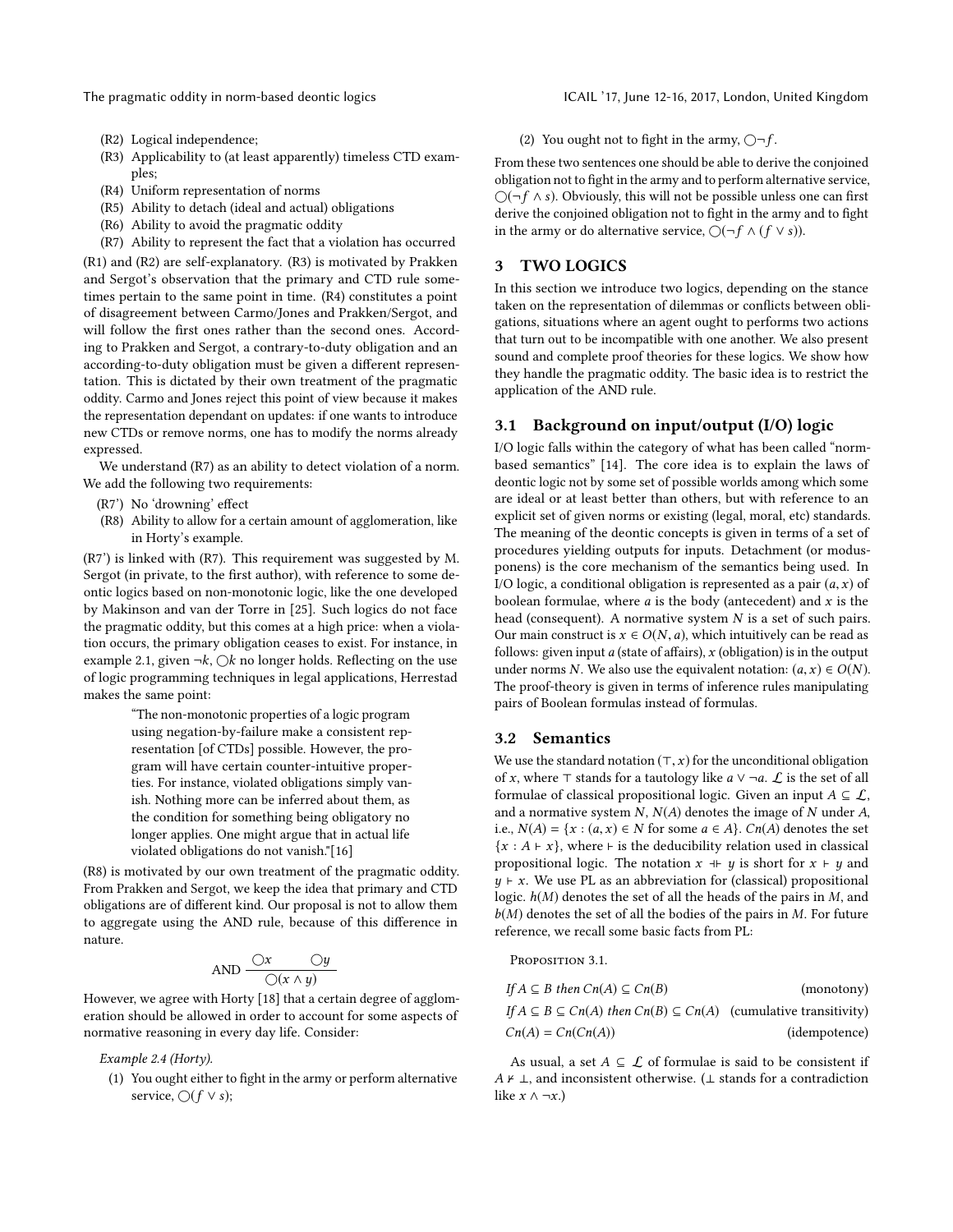In this paper we only consider the simple minded I/O operation from Makinson and van der Torre [\[25\]](#page-9-12). The operation is written as O. Compared to their I/O operation, definition [4.4](#page-7-0) has three salient features. First, definition [4.4](#page-7-0) requires  $x$  to be equivalent to the conjunction of heads of rules in some  $M \subseteq N$ , rather than to be implied by such a conjunction. This has the effect of letting the rule of weakening of the output go (see example [3.3](#page-3-0) below). Second, definition [4.4](#page-7-0) looks at what is triggered by some  $B \subseteq Cn(A)$ , instead of looking at what is triggered by  $A$ . Third, definition [4.4](#page-7-0) uses the consistency proviso ii). The last two features give a "backwardlooking" flavour to our account. To determine if  $x$  is obligatory, we (so to speak) go back in time, before the violation has occurred, and we check if  $x$  was already obligatory at that point in time, in the sense of being equivalent with the conjunction of heads of rules in some  $M \subseteq N$ .

*Definition 3.2.*  $x \in O(N, A)$  iff there is a finite set of norms  $M \subseteq$ *N* and a set *B* ⊆ *Cn*(*A*) such that *M*(*B*)  $\neq$  *Ø* and

i)  $x \dashv \wedge M(B)$ 

ii) For all  $(a, x)$  ∈ *M*, we have  $\{a, x\}$  ∪ *B* is consistent

Curly brackets will be omitted for singleton input set A..

In order to give the reader a taste of how the account works, we apply it to a number of examples.

<span id="page-3-0"></span>Example 3.3 (Ross' paradox). Let  $N = \{(\top, p)$ , where p is for posting a letter,  $A = \{\top\}$ . p is outputted in context  $\top$ , viz  $p \in$  $O(N, T)$ . But  $p ∨ b$  is not outputted in context  $\top$ , viz  $p ∨ b \notin O(N, T)$ . Intuitively, from the obligation to post a letter, one does not derive the obligation to post a letter or burn it.

Example 3.4 (Pragmatic oddity). Let  $N = \{(\top, k), (\neg k, a)\}\$ and  $A = \{\neg k\}$ . k is outputted in context  $\neg k$ , viz  $k \in O(N, \neg k)$ . Intuitively, once violated, the primary obligation to keep one's promise still holds. Hence the drowning possible is avoided. a is also outputted in context  $\neg k$ , viz  $a \in O(N, \neg k)$ . Intuitively, the secondary obligation to apologise is detached. But the joined obligation to keep one's promise and apologise for not keeping it does not hold, viz.  $k \wedge a \notin O(N, \neg k)$ .

<span id="page-3-3"></span>Example 3.5 (Horty). Let  $N = \{(\top, f \lor s), (\top, \neg f)\}\$  and  $A = \{\top\}.$ s ∧ ¬ f is outputted in context ⊤, viz s ∧ ¬ f ∈  $O(N, T)$ . Intuitively, the joined obligation to perform an alternative military service and not go into the army is detached, as it should be.

In Table [1,](#page-3-1) we apply the account to some other well-known examples from literature. This will help the reader appreciate what is going on. The first column contains a reference to the paper in which the example was first described. The second and third column show a formalisation of the example in I/O logic, although many of them were first introduced in monadic deontic logic. The last two columns show the output. A "yes" indicates a formula that is outputted. A "no" indicates a formula that is not outputted.

Theorem [3.6](#page-3-2) states that O is monotonic with respect to the input set.

<span id="page-3-2"></span>THEOREM 3.6 (MONOTONY W.R.T. INPUT). Given a set A of formulae and a formula a, we have  $O(N, a) \subseteq O(N, A)$  whenever  $a \in Cn(A)$ .

PROOF. Assume  $x \in O(N, a)$  and  $a \in Cn(A)$ . From the first assumption, there is some finite  $M \subseteq N$  and some  $B \subseteq Cn(a)$  such that  $M(B) \neq \emptyset$  and

Table 1: Deontic benchmark examples

<span id="page-3-1"></span>

| N                                                      | А                  | yes                    | no                |  |
|--------------------------------------------------------|--------------------|------------------------|-------------------|--|
| $\lceil 5 \rceil$<br>$(\top, \neg k), (k, k \wedge q)$ | k                  | $\neg k, k \wedge q$   | 丄                 |  |
| $(\top, \neg c), (k, c)$<br>$[30]$                     | k                  | $\neg c, c, \perp$     |                   |  |
| $(\top, \neg f'), (a, f')$<br>$\lceil 18 \rceil$       | a                  | $\neg f', f', \perp$   |                   |  |
| $(\top, \neg f), (f, f \wedge w), (d, f)$<br>$[30]$    | d                  | $\neg f, f, \perp$     |                   |  |
| $[37]$<br>(r, c')                                      | $r \wedge s$       | c'                     |                   |  |
| $(r, c'), (s, \neg c')$                                | $r \wedge s$       | $c', \neg c'$          | $\perp$           |  |
| $[35]$<br>$(\top, p), (\top, \neg p)$                  | т                  | $p, \neg p, \perp$     |                   |  |
| $[36]$<br>$(\top, p)$                                  | $\neg(p \wedge h)$ | p                      |                   |  |
| $(\top, p), (\top, h)$                                 | $\neg(p \wedge h)$ | $p, h, p \wedge h$     | $p \wedge \neg h$ |  |
| $(\top, \neg d), (d, d \wedge p')$<br>$[31]$           | d                  | $\neg d, d \wedge p',$ | $\perp$           |  |
| $(\top, \neg(d \wedge p'))$                            |                    | $\neg(d \wedge p')$    |                   |  |
| $k$ : kill<br>$p$ : polite<br>$c$ : cigarette          |                    |                        |                   |  |
| $a$ gently $d \cdot d$ or<br>$h$ honest                |                    |                        |                   |  |

| $q$ : gently  | $d:$ dog      | $h$ : honest   |
|---------------|---------------|----------------|
| $f$ : fence   | $r:$ rain     | $a:$ asparagus |
| $w:$ white    | $s:$ sun      | $c'$ : close   |
| $f'$ : finger | $p'$ : poodle |                |
|               |               |                |

i)  $x + \land M(B)$ 

ii) For all 
$$
(a, x) \in M
$$
, we have  $\{a, x\} \cup B$  is consistent

From the second assumption,  $\{a\} \subseteq Cn(A)$ , and so  $Cn(a) \subseteq Cn(A)$ , which by monotony for  $\vdash$  and idemnatence. Hence  $B \subseteq Cn(A)$ , which by monotony for  $\vdash$  and idempotence. Hence  $B \subseteq Cn(A)$ , which suffices for  $x \in O(N \mid A)$ suffices for  $x \in O(N, A)$ .

## 3.3 Proof theory

Definition 3.7 (Proof system).  $(a, x) \in D^*(N)$  if and only if  $(a, x)$ <br>derivable from N using the rules SI EQ B-AGCD. is derivable from N using the rules {SI, EQ, R-AGGR}.

SI 
$$
\frac{(a, x) \quad b \vdash a}{(b, x)}
$$
  
EQ 
$$
\frac{(a, x) \quad x \dashv y}{(a, y)}
$$

R-AGGR 
$$
\frac{(a, x) \quad (a, y)}{(a, x \land y)}
$$
  $a \land x$  and  $a \land y$  are consistent

Furthermore, for each leave  $(b, y)$  in the derivation,  $b \wedge y$  is required<br>to be consistent to be consistent.

SI stands for "strengthening of the input". EQ stands for "equivalence". R-AGGR stands for "restricted aggregation".

Where A is a set of formulae,  $(A, x) \in D^*(N)$  means that  $(a, x) \in (N)$  for some conjunction a of elements in A Moreover  $D^*(N, A)$ is  $\{x : (A, x) \in D^*(N)\}.$ \*(N), for some conjunction *a* of elements in *A*. Moreover,  $D^*(N, A)$ <br> $\{x : (A, x) \in D^*(N)\}$ 

<span id="page-3-4"></span>PROPOSITION 3.8. Given SI, R-AGGR is equivalent to

$$
R\text{-AGGR}' \xrightarrow{(a, x)} \xrightarrow{(b, y)} a \land b \land x \text{ and } a \land b \land y \text{ are consistent}
$$

PROOF.

• R-AGGR  $\Rightarrow$  R-AGGR'. The last step in the derivation below goes through, because  $a \wedge b \wedge x$  and  $a \wedge b \wedge y$  are assumed to be consistent.

SI 
$$
\frac{(a, x)}{(a \land b, x)} \quad \text{SI } \frac{(b, y)}{(a \land b, y)}
$$
R-AGGR 
$$
\frac{(a, b, x)}{(a \land b, x \land y)}
$$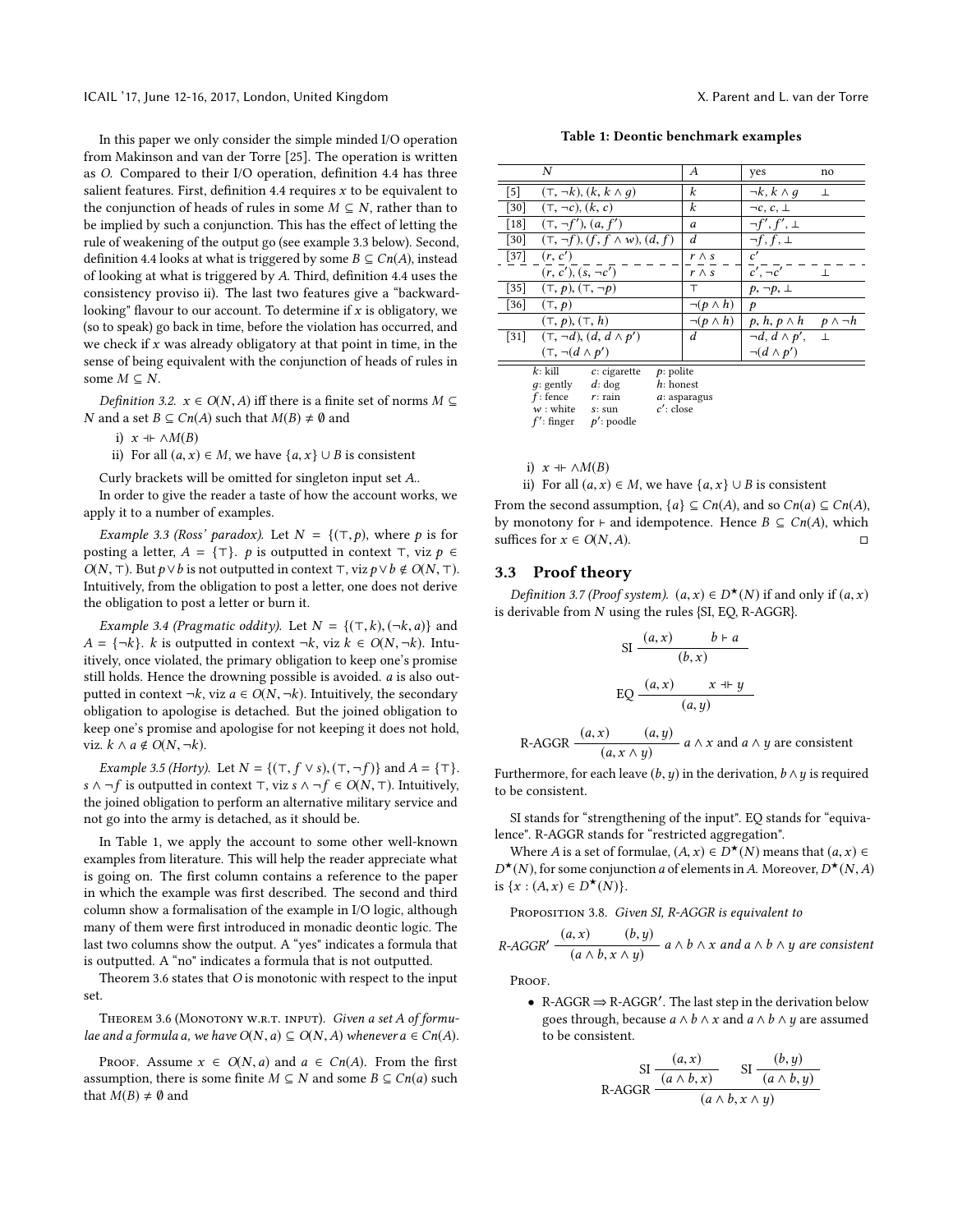• R-AGGR $\prime \Rightarrow$  R-AGGR. The first step in the derivation below goes through, because  $a \wedge a \wedge x$  and  $a \wedge a \wedge y$  are equivalent with *a*  $\land$  *x* and *a*  $\land$  *y*, respectively.

R-AGGR'
$$
\frac{(a, x) \qquad (a, y)}{SI \frac{(a \land a, x \land y)}{(a, x \land y)}}
$$

 $\Box$ 

<span id="page-4-0"></span>THEOREM 3.9. O validates the rules of D (for input a).

PROOF. For SI and EQ, the argument is straightforward, and omitted. We show R-AGGR. Assume that  $x \in O(N, a)$  and  $y \in$  $O(N, a)$ , and that each of  $a \wedge x$  and  $a \wedge y$  is consistent. From the first hypothesis, there is a finite  $M_1 \subseteq N$  and a set  $B_1 \subseteq Cn(a)$  such that  $M_1(B_1) \neq \emptyset$  and

i)  $x \dashv \wedge M_1(B_1)$ 

ii) For all  $(b, y)$  ∈  $M_1$ , we have  $\{b, y\}$  ∪  $B_1$  is consistent.

From the second hypothesis, there is a finite  $M_2 \subseteq N$  and a set  $B_2 \subseteq Cn(a)$  such that  $M_2(B_2) \neq \emptyset$  and

i)  $x + \wedge M_2(B_2)$ 

ii) For all  $(b, y)$  ∈  $M_2$ , we have  $\{b, y\}$  ∪  $B_2$  is consistent.

Define  $M_1^- = \{(c, z) \in M_1 : c \in B_1\}$  and  $M_2^- = \{(c, z) \in M_2 : c \in B_2\}$ . Intuitively  $M^-$  is  $M$ , "etripped of" all the pairs that are  $c \in B_2$ ). Intuitively,  $M_1^-$  is  $M_1$  "stripped of" all the pairs that are not triggered by  $B_1$  and  $M^-$  is  $M_2$  stripped of all the pairs that not triggered by  $B_1$ , and  $M_2^-$  is  $M_2$  stripped of all the pairs that are not triggered by  $B_2$ . By construction  $M^-(B_1) = M_1(B_2)$  and are not triggered by  $B_2$ . By construction,  $M_1^{-}(B_1) = M_1(B_1)$  and  $M^{-}(B_2) = M_2(B_2)$ . So  $x \to \Delta M^{-}(B_1)$  and  $y \to \Delta M^{-}(B_2)$ . Put  $M_2(B_2) = M_2(B_2)$ . So  $x + \sqrt{M_1(B_1)}$  and  $y + \sqrt{M_2(B_2)}$ . Put  $M_2 = M_1 + M_2$  and  $B_2 = B_1 + B_2$ .  $M_3$  is finite. We have  $M_2 \subset N$ .  $M_3 = M_1^- \cup M_2^-$  and  $B_3 = B_1 \cup B_2$ .  $M_3$  is finite. We have  $M_3 \subseteq N$ <br>and  $B_2 \subseteq C_n(a)$ . Eurthermore,  $M_2(B_2) = M^{-1}(B_2) + M^{-1}(B_2)$ , so that and  $B_3 \subseteq Cn(a)$ . Furthermore,  $M_3(B_3) = M_1^-(B_1) \cup M_2^-(B_2)$ , so that

$$
x \wedge y + \wedge M_1^-(B_1) \wedge (\wedge M_2^-(B_2)) + \wedge M_3(B_3)
$$

It remains to verify that  $M_3$  and  $B_3$  meet condition ii) in definition [4.4.](#page-7-0) Let  $(b, y) \in M_3$ . Note that each of  $\{a\} \cup M_1^-(B_1)$  and  $\{a\} \cup M_2^-(B_2)$  is consistent, since each of  $a \wedge x$  and  $a \wedge y$  is consistent. Now  $M_2^-(B_2)$  is consistent, since each of  $a \wedge x$  and  $a \wedge y$  is consistent. Now, assume, to reach a contradiction, that  $\{b, y\} \cup B_3$  is inconsistent, viz.  $\{b, y\}$  ∪  $B_3$   $\vdash$  ⊥. By monotony for  $\vdash$ ,

$$
\{a,b,y\}\cup B_3\vdash \bot
$$
 (1)

But either  $(b, y) \in M_1^-$  or  $(b, y) \in M_2^-$ , so that either  $b \in B_1$  or  $b \in B_2$  by construction. Hence  $a \models b$  since  $B_2 = B_1 \models B_2 \subseteq C_1(a)$ .  $b \in B_2$ , by construction. Hence,  $a \vdash b$ , since  $B_3 = B_1 \cup B_2 \subseteq Cn(a)$ . By cut for  $\vdash$ ,

$$
\{a, y\} \cup B_3 \vdash \bot \tag{2}
$$

Since  $B_3 \subseteq Cn(a)$ ,  $a \vdash b'$  for all  $b' \in B_3$ . By cut again,

$$
\{a, y\} \vdash \bot \tag{3}
$$

But either  $y \in M_1^-(B_1)$  or  $y \in M_2^-(B_2)$ . So by monotony for  $\vdash$ , either {a} ∪  $M_1^-(B_1)$  + ⊥ or {a} ∪  $M_2^-(B_2)$  + ⊥. Contradiction. □

<span id="page-4-1"></span>Theorem 3.10 (Soundness).  $D^{\star}(N, A) \subseteq O(N, A)$ .

PROOF. The proof is on the length of the derivation, using The-orem [3.6](#page-3-2) and Theorem [3.9.](#page-4-0) We only run the verifications for the base case, because it explains the consistency check run on the leaves of a derivation. Given:  $(a, x) \in N$ ;  $a \wedge x$  is consistent. To show:  $x \in O(N, a)$ . M is  $\{(a, x)\}\)$ , and B is such that  $a \in B \subseteq Cn(a)$ .  $M(B) = \{x\}$ . Because  $a \wedge x$  is consistent,  $\{a \wedge x\} \cup B$  is consistent.  $\square$ 

Theorem 3.11 (COMPLETENESS).  $O(N, A) \subseteq D^{*}(N, A)$ 

PROOF. Assume  $x \in O(N, A)$ . Hence there is a finite  $M \subseteq N$  and some  $B \subseteq Cn(A)$  such that  $M(B) \neq \emptyset$  and

i) *x* ⊩ 
$$
\land M(B)
$$
  
ii) For all  $(b, y) \in M$ ,  $\{b, y\} \cup B$  is consistent.

Define  $M^- = \{(b, y) \in M : b \in B\}$ . We have  $x \dashv \wedge M^-(B)$ . Let  $(b_1, y_1), ..., (b_n, y_n)$  be an enumeration of all the elements of M<sup>-</sup>. By definition of  $M^-$ ,  $\{b_1, ..., b_n\} \subseteq B$ . By ii), for all *i* such that  $1 \leq i \leq n$ ,  $y_i \wedge b_1 \wedge ... \wedge b_n$  is consistent. Thus, for all i such that  $1 \le i \le n$ ,  $y_i \wedge b_i$  is a fortiori consistent. Since  $B \subseteq Cn(A)$ ,<br> $a^* \vdash b \land \land b$ , where  $a^*$  is a conjunction of elements in A.A. derivation of  $(A, x)$  from  $M^-$ , and hence from N, is shown below: <sup>\*</sup>  $\vdash b_1 \land ... \land b_n$ , where  $a^*$  is a conjunction of elements in A. A exigency of  $(A, x)$  from  $M^-$  and hence from N is shown helow:

$$
\frac{(b_1, y_1) \qquad \dots \qquad (b_n, y_n)}{s_1 \frac{(b_1 \land \dots \land b_n, y_1 \land \dots \land y_n)}{s_1 \cdot (b_1 \land \dots \land b_n, x)}} \text{R-AGGR}'
$$

This is a derivation of  $(A, x)$ , as  $a^*$  is a conjunction of elements  $\Box$  in A.

## 3.4 Normative conflicts

The logic described in the previous section has been tailored for CTDs. Another important issue in deontic logic is the representation of normative conflicts, situations where an agent ought to performs two actions that turn out to be incompatible with one another. These two issues should not be confused. In this section, we introduce a second logic, which is meant to accommodate normative conflicts as well.

For the purpose of this paper, we take the notion of normative conflict in its narrowest sense as suggested by, e.g., Kelsen [\[22\]](#page-9-22). We shall assume the instances of normative conflicts are identified through the so-called impossibility-of-joint-compliance test. There is a conflict when it is not possible for a norm subject to comply with two obligations. The notion of normative conflict can also be taken in a broader sense, to cover prohibitions and permissions, or legal powers [\[17\]](#page-9-23). But this broader sense goes beyond the expressive power of our formal apparatus, and must be left as a topic for future research.

Jones and Sergot [\[21\]](#page-9-15) have shown how some of the most subtle and difficult issues currently being investigated in the literature on deontic logic could arise naturally even in apparently mundane examples of law. They have shown it, by taking the example of CTDs. The notion of normative conflict, we believe, provides another good illustration of this. Tenants of so-called legal pluralism [\[10\]](#page-9-24) would say that a legal order can contain multiple rules of recognition that lead to the order containing multiple, unranked, legal sources. These rules of recognition are inconsistent, and there is the possibility that they will, in turn, identify inconsistent rules addressed to individuals. In addition, pluralist orders lack a legal mechanism able to resolve the inconsistency. Now, the question of how to accommodate the existence of conflicts is not an easy one to answer, as witnessed by the large literature devoted to it in deontic logic. We refer the reader to Goble [\[6\]](#page-8-5)'s overview chapter for a critical analysis of the different options that have been explored by deontic logicians. In there available formal frameworks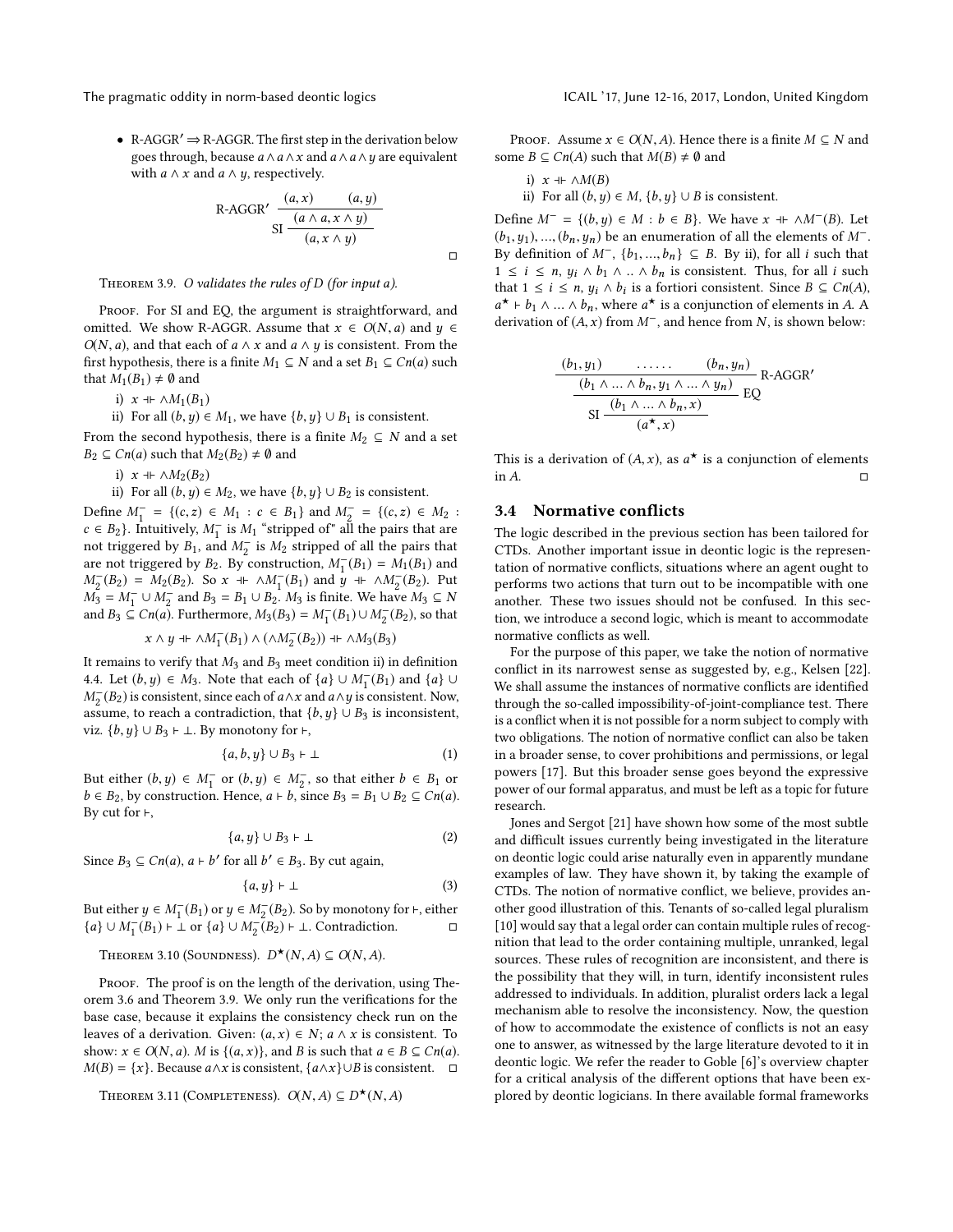ICAIL '17, June 12-16, 2017, London, United Kingdom X. Parent and L. van der Torre

are thoroughly tested against three main requirements, which we will endorse here:

- (R9) Conflicting obligations should be consistent:
	- $\{\bigcirc x,\bigcirc\neg x\}$   $\neq \bot$
- (R10) No deontic explosion:

$$
\{\bigcirc x,\bigcirc\neg x\} \nvdash \bigcirc y
$$

 $\{\bigcirc x, \bigcirc \neg x\} \nvDash \bigcirc y$ <br>(R11) Ability to account for the validity of seemingly valid inference patterns, like the one exhibited in Horty's example, example [3.5:](#page-3-3)

$$
\{\bigcirc\neg x,\bigcirc(x\vee y)\}\vdash\bigcirc(\neg x\wedge y)
$$

{ $\bigcirc$ ¬x,  $\bigcirc$ (x  $\vee$  y)}  $\vdash$   $\bigcirc$ (¬x  $\wedge$  y)<br>It is not difficult to see that the account described in the previous section meets the last two requirements, but not the first one. This is due to the consistency proviso being used:

$$
R\text{-AGGR} \frac{(a, x) \qquad (a, \neg x)}{(a, \bot)}
$$
  
We now introduce a second logic that also meets these three

requirements all together. The operation is written as  $O^{\star}$ . The basic idea is to strengthen the consistency check being used when calculating the output: all the norms in  $M$  must be taken into account collectively. On the syntactical side, R-AGGR is replaced with

R-AGGR<sup>\*</sup> 
$$
\frac{(a, x) \quad (a, y)}{(a, x \land y)} a \land x \land y \text{ is consistent}
$$
  
We give the formal details below.

*Definition 3.12.*  $x \in O^{\star}(N, A)$  iff there is a (finite) set of norms  $\subseteq N$  and a set  $B \subseteq Cn(A)$  such that  $M(B) \neq \emptyset$  and  $M \subseteq N$  and a set  $B \subseteq Cn(A)$  such that  $M(B) \neq \emptyset$  and

- i)  $x + \land M(B)$
- ii)  $b(M)$  ∪  $h(M)$  ∪ B is consistent

Proposition 3.13.  $O^{\star}(N, A) \subseteq O(N, A)$ .

PROOF. This follows from the fact that, if the consistency proviso ii) in definition [4.5](#page-7-1) is met, then so is the consistency provision ii) in  $definition 4.4.$  $definition 4.4.$ 

Note that the analogue of theorem [3.6](#page-3-2) (monotony w.r.t. input) holds.

The reader may easily verify that in example [3.5](#page-3-3) definition [4.5](#page-7-1) yields the same result as definition [4.4.](#page-7-0)

Example 3.14 (Dilemmas, cont'd). Let  $N = \{(a, x), (a, \neg x)\}\$ and  $A = \{a\}$ . We have  $x \in O^*(N, a)$ . Witness:  $M = \{(\tau, a)\}$  and  $B = \{a\}$ . We also have  $\neg x \in O^*(N, a)$ . Witness:  $M = \{(a, \neg x)\}$  and  $B = \{a\}$ . We also have  $\neg x \in O^*(N, a)$ . Witness:  $M = \{(a, \neg x)\}$  and  $B = \{a\}$ . But  $x \wedge \neg x \notin O^*(N, a)$ . For  $x \wedge \neg x$  to be outputted. M must  $B = \{a\}$ . But  $x \wedge \neg x \notin O^*(N, a)$ . For  $x \wedge \neg x$  to be outputted, M must<br>be N and B must be such that  $a \in B \subseteq Cn(a)$ . But  $\{a, x, \neg x\} \cup B$  is be N and B must be such that  $a \in B \subseteq Cn(a)$ . But  $\{a, x, \neg x\} \cup B$  is inconsistent.

Definition 3.15 (Proof system).  $(a, x) \in D^*(N)$  if and only if  $(a, x)$ <br>derivable from N using the rules SI EQ B-AGCB<sup>\*</sup>). is derivable from N using the rules {SI, EQ, R-AGGR $\star$ }

R-AGGR<sup>\*</sup> 
$$
\frac{(a, x) \quad (a, y)}{(a, x \land y)}
$$
  $a \land x \land y$  is consistent

For each leave  $(b, y)$  of the derivation,  $b \wedge y$  is required to be consistent sistent.

The analogue of proposition [3.8](#page-3-4) holds:

PROPOSITION 3.16. Given SI, R-AGGR<sup>\*</sup> is equivalent to

$$
R\text{-AGGR}^{\star} \xrightarrow{\begin{array}{c} (a,x) \quad (b,y) \\ (a \wedge b, x \wedge y) \end{array}} a \wedge b \wedge x \wedge y \text{ is consistent}
$$

THEOREM 3.17.  $O^{\star}$  validates the rules of  $D^{\star}$  (for input a).

PROOF. For SI and EQ, the argument is straightforward, and omitted. For R-AGGR $*$ , we only need run through the proof for R-AGGR again, and verify that  $M_3$  and  $B_3$  meet condition ii) in definition [4.5.](#page-7-1) Note that  $a \wedge (\wedge M_3(B_3))$  is consistent, because  $a \wedge x \wedge y$ is assumed to be consistent. Now, assume, to reach a contraction, that  $b(M_3) \cup h(M_3) \cup B_3 \vdash \bot$ . By monotony for  $\vdash$ ,  $\{a\} \cup b(M_3) \cup$  $h(M_3) \cup B_3 \vdash \bot$ . Since  $b(M_3) \subseteq B_3 \subseteq Cn(a)$ , by cut  $\{a\} \cup h(M_3) \vdash$ ⊥. But  $h(M_3) = M_3(B_3)$ , and so  $a \wedge (\wedge M_3(B_3))$  is inconsistent. Contradiction.

Theorem 3.18 (Soundness).  $D^{\star}(N, A) \subseteq O^{\star}(N, A)$ 

PROOF. The argument is virtually the same as for theorem [3.10.](#page-4-1)  $\Box$ 

Theorem 3.19 (COMPLETENESS).  $O^{\star}(N, A) \subseteq D^{\star}(N, A)$ 

PROOF. We only need run through the proof of theorem, and check that R-AGGR<sup>\*</sup> can be applied where R-AGGR<sup>'</sup> was applied. From the opening hypothesis,  $b(M) \cup h(M) \cup B$  is consistent. It a fortiori follows that  $b(M^-) \cup h(M^-)$ , and hence  $b_1 \wedge ... \wedge b_n \wedge y_1 \wedge ... \wedge y_n$  is consistent ...  $∧ y_n$ , is consistent.

#### 3.5 Evaluation and formal analysis

In traditional input/output logic, a distinction between unconstrained and constrained output is made. This is useful for the evaluation, so we do the same here. We call the corresponding operator  $O^-$  where the minus symbol reflects the absence of the constraint. Note that due to the absence of the constraint, more obligations are derived.

*Definition 3.20.*  $x \in O^-(N, A)$  iff there is a (finite) set of norms  $\subset N$  and  $x \neq 0$  and  $x \neq 0$   $M(R)$  $M \subseteq N$  and a set  $B \subseteq Cn(A)$  such that  $M(B) \neq \emptyset$  and  $x + \wedge M(B)$ .

The following result can be derived from results of Parent and van der Torre [\[29\]](#page-9-25).

THEOREM 3.21.  $O^{-}(N, A)$  is completely characterized by the three<br>les of strengthening of the input replacements of logical equivalents rules of strengthening of the input, replacements of logical equivalents in the output, and unrestricted aggregation.

Table [2](#page-6-0) and [3](#page-6-1) list some properties, which are motivated and discussed by Parent and van der Torre [\[28,](#page-9-26) [29\]](#page-9-25). We only give a brief explanation here, and refer to these two papers for a more extensive discussion.

In Table [2,](#page-6-0) exact factual detachment (EFD) and violation detection (VD) characterise what is special about deontic logic, while substitution (SUB), replacements of logical equivalents (RLE), implication (imp) and paraconsistency (pc) say something about logic. We use the notation  $x[\sigma]$  to denote a substitution instance of x. Thus,  $x[\sigma]$  is obtained from x by replacing uniformly, in x, all occurrences of a propositional letter by the same propositional formula.  $A[\sigma]$  and  $N[\sigma]$  extend the notion of substitution instance to sets of formulae, and sets of norms in the straightforward way. We write  $N \approx M$  whenever M is obtained from N, by replacing each  $(b, y) \in N$  with some  $(c, z)$  such that b is equivalent with c, and  $y$  is equivalent with  $z$ . Implication makes use of the so-called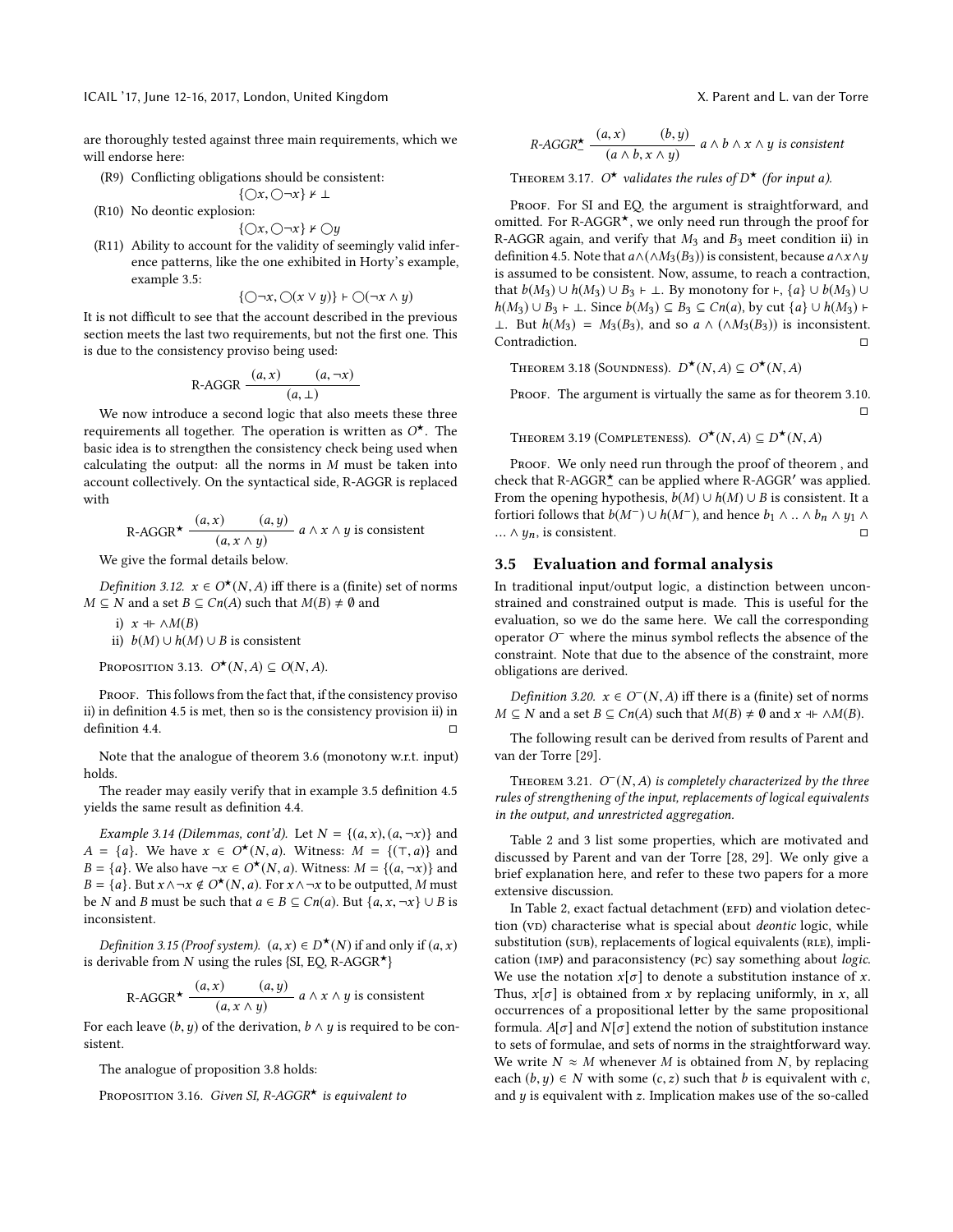<span id="page-6-0"></span>

#### Table 2: Properties [\[28\]](#page-9-26)

- EFD  $(x, y) \in N \Rightarrow y \in O(N, x)$ <br>
vD  $(A, y) \in O(N) \Rightarrow (A \cup \{ \neg u$ vd  $(A, y) \in O(N) \Rightarrow (A \cup {\neg y}, y) \in O(N)$ <br>sub  $x \in O(N, A) \Rightarrow x[\sigma] \in O(N[\sigma], A[\sigma])$ SUB  $x \in O(N, A) \Rightarrow x[\sigma] \in O(N[\sigma], A[\sigma])$ <br>RLE  $N \approx M \Rightarrow O(N) \subset O(M)$ RLE  $N \approx M \Rightarrow O(N) \subseteq O(M)$ <br>IMP  $O(N \land S) \subset Cn(m(N) \cup A)$ IMP  $O(N, A) \subseteq Cn(m(N) \cup A)$ <br>
PC  $x \in \overline{V}(N, A) \Rightarrow \exists M \subseteq N$  $x \in \overline{V}(N, A) \Rightarrow \exists M \subseteq N : x \in O(M, A)$ and  $O(M, A)$  ∪ A consistent
- 
- NM  $O(N) \subseteq O(N \cup M)$ <br>NI  $M \subseteq O(N) \Rightarrow O(N)$  $M \subseteq O(N) \Rightarrow O(N) = O(N \cup M)$

materialisation  $m(N)$  of a normative system N, which means that each norm  $(a, x)$  is interpreted as a material conditional  $a \rightarrow x$ , i.e. as the propositional sentence  $\neg a \lor x$ . We distinguish between violated obligations  $V(N, A) = \{x \in O(N, A) \mid \neg x \in Cn(A)\}\$ and non-violations (or actual obligations)  $\overline{V}(N, A) = O(N, A) \setminus V(N, A)$ . Moreover, norm monotony (nm) and norm induction (ni) are called "norm change properties", because the normative system  $N$  is no longer held constant.

THEOREM 3.22. The input/output logics O and  $O^*$  satisfy the prop-<br>ies in Table 2, except for SUP and NI erties in Table [2,](#page-6-0) except for sub and NI.

Proof (sketch). EFD holds due to the consistency constraint on norms requiring for all  $(a, x) \in N$  that a  $\wedge x$  is consistent in propositional logic,  $VD$  holds due to monotonicity with respect to input (Th 3.6), RLE follows immediately from SI and EQ, IMP holds already for the unconstrained operator  $O^-$ , and pc and NM are immediate from the definition of  $O^-$  4 counterexample for super $N = f(a, x)$ , replace x definition of O. A counterexample for sub:  $N = \{(a, x)\}\)$ , replace x by  $\neg a$ . Counterexample NI:  $(a \land \neg x, x) \in O(N)$ , but we cannot add  $(a \wedge \neg x, x)$  to N.

The most interesting cases are the properties that do not hold. Lack of substitution may be surprising at first sight, though it is common for non-monotonic logic. Moreover, we can define restricted versions of sub and ni that do hold. We consider here only NI. We say that M is consistent when each  $(a, x)$  in M is consistent, and  $(a, x)$  is consistent iff  $a \wedge x$  is consistent in propositional logic.

R-NI consistent  $M \subseteq O(N) \Rightarrow O(N) = O(N \cup M)$ 

r-ni is an important property. Together, exact factual detachment, norm monotony and norm induction are equivalent to requiring that  $O(N)$  is a closure operator. Though  $NI$  does not hold, r-ni is strong enough to prove our completeness results in Section 3. If ni fails completely, then no such completeness result would be possible. We give an example in Section 4.2.

Moreover, the reusability properties in Table [3](#page-6-1) relate the system to traditional I/O logic: consequence (Cn), inclusion in reusable output (IO), redundancy (R) and strong redundancy (SR). Their formulation appeals to some key notions of so-called constrained input/output logic, developed by Makinson and van der Torre [\[2001\]](#page-9-12) in order to reason about norm violation. Following Parent and van der Torre [\[28,](#page-9-26) [29\]](#page-9-25), we only consider the input/output constraint. One of the distinguishing properties of traditional constrained input/output logic is that it leads to a set of extensions, where each

extension is a set of formulas.

 $out(N, A) = Cn(N(Cn(A)))$  $conf(N, A) = \{N' \subseteq N \mid out(N', A) \cup A \text{ consistent }\}$  $maxf(N, A) = \{N' \in conf(N, A) \mid N' \subseteq \text{-maximal}\}\$  $outf(N, A) = \{O(N.A) | N' \in maxf(N, A) \}$ 

#### Table 3: Properties [\[28,](#page-9-26) [29\]](#page-9-25)

<span id="page-6-1"></span>CN  $out(N, A) = Cn(O(N, A))$ <br>
IO  $O(N) \subseteq O^{-}(N) \subseteq out(N)$ io  $O(N) \subseteq O^{-}(N) \subseteq out(N)$ <br>P outf(N A) = outf(O(N) A R outf(N, A) = outf(O(N), A)<br>SR outf(N \ \ M, A) = outf(O(N)  $outf(N \cup M, A) = outf(O(N) \cup M, A)$ 

THEOREM 3.23. The input/output logics O and  $O^*$  satisfy the prop-<br>ies in Table 3 erties in Table [3.](#page-6-1)

Proof (sketch). Note that  $N$  can be assumed to be consistent. C $N$  and IO can be shown by inspecting the semantic conditions, and R and SR can be shown by structural induction on  $O(N)$ .

We end the evaluation with a final observation. It makes use again of  $\overline{V}(N, A)$  representing the actual obligations in circumstances A. Though aggregation is restricted, it says that actual obligations are closed under aggregation. Thus, it is only for obligations of distinct contexts, such as primary and secondary obligations, that aggregation is restricted.

THEOREM 3.24. If  $p, q \in \overline{V}(N, A)$ , then  $p \wedge q \in \overline{V}(N, A)$ .

We finally note that Jones and Porn [\[20\]](#page-9-27) introduced the distinction between actual and ideal obligations, and their analysis has played a major role in the history of deontic logic, including the work of Prakken and Sergot and the work of Carmo and Jones on the pragmatic oddity. A more detailed comparison is left to further research.

#### 4 EXTENSIONS

In the previous section we introduced the weakest logics of normative systems. As done in the traditional input/output logic framework, the minimal system can be extended to handle for example reasoning by cases and deontic detachment. In this section we consider such extensions.

#### 4.1 Adding consequential closure

It seems most straightforward to extend the semantics with consequential closure, as follows.

Definition 4.1.  $x \in O_1(N, A)$  iff there is a (finite) set of norms  $M \subseteq N$  and a set  $B \subseteq Cn(A)$  such that  $M(B) \neq \emptyset$  and

- i)  $x \in Cn(M(B))$
- ii) For all  $(a, x)$  ∈ *M*, we have  $\{a, x\}$  ∪ *B* is consistent

*Definition 4.2.*  $x \in O_1^{\star}(N, A)$  iff there is a (finite) set of norms  $\subseteq N$  and a set  $B \subseteq Cn(A)$  such that  $M(B) \neq \emptyset$  and  $M \subseteq N$  and a set  $B \subseteq Cn(A)$  such that  $M(B) \neq \emptyset$  and

- i)  $x \in Cn(M(B))$
- ii)  $b(M)$  ∪  $h(M)$  ∪ B is consistent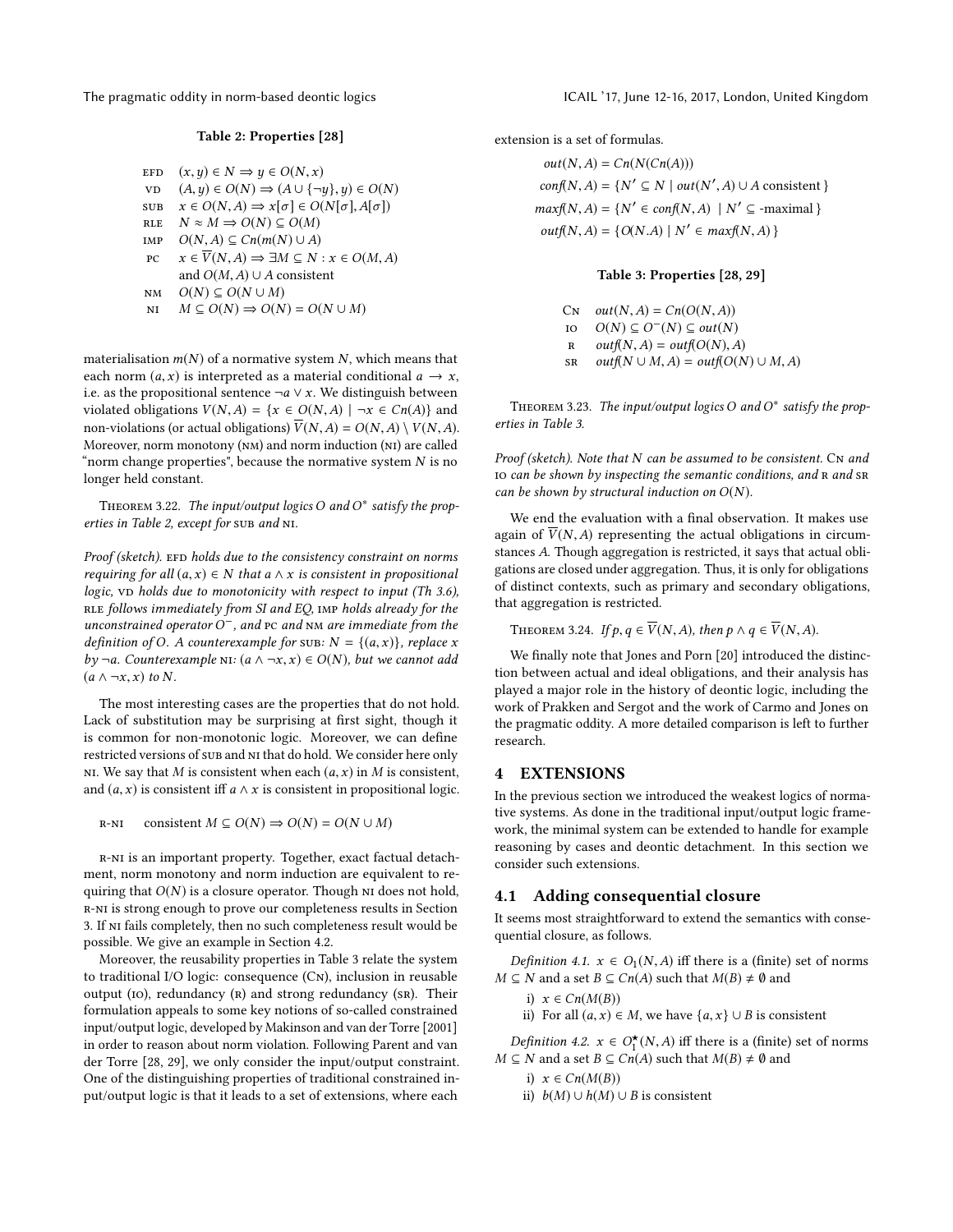THEOREM 4.3. These two input/output operations satisfy all properties in Table 1 and 2, except for sub and NI. Moreover, they do not satisfy R-NI.

Proof. The proof of the properties is analogous to the proof of the properties for the operators without consequential closure. The main difference is R-NI. We give a counterexample. Let  $N = \{(\top, p \land$ q),  $(\neg q, r)$ . We have  $(\top, p) \in O_1(N)$  and  $(\neg q, p \wedge r) \notin O_1(N)$ . Moreover, we have  $(\neg q, p \land r) \in O_1(N \cup \{(\top, p)\})$ .

This has far reaching consequences. At first sight it may seem that for the proof system of this I/O operation we just have to add the following rule of weakening of the output (WO) to the above set of proof rules of O.

$$
\frac{(a, x \wedge y)}{(a, x)}WO
$$

However, if we would add WO, we would derive unsound consequences. For example, if we write  $D_1$  for  $D$  plus WO, then we would have  $(\neg q, p \land r) \in D_1(N)$  in the example in the proof. In general we have that  $O_1(N)$  and  $O_1^*(N)$  are not consequence operators, and<br>thus we cannot axiomatize it in the way we axiomitized  $O$  and  $O^*$ thus we cannot axiomatize it in the way we axiomitized  $O$  and  $O^*$ .

#### 4.2 Reasoning by cases

Reasoning by cases can easily be implemented by adding the disjunction rule:

$$
\frac{(a, x), (b, x)}{(a \vee b, x)}
$$

The challenge is to find a suitable semantics. We conjecture it means generating cases in the semantics in the following way, where a complete set  $B$  is a maxi-consistent set, that is, it is consistent and each strict extension is inconsistent.

<span id="page-7-0"></span>Definition 4.4.  $x \in O_2(N, A)$  iff for all complete B containing A, we have  $x \in O_1(N, B)$ .

<span id="page-7-1"></span>Definition 4.5.  $x \in O_2^{\star}(N, A)$  iff for all complete B containing A, have  $x \in O_{\star}^{\star}(N, B)$ we have  $x \in O_1^{\star}(N, B)$ .

## 4.3 Deontic detachment

Deontic detachment is more difficult to implement in the semantics, but it can easily be realized in the proof theory. As argued by Parent and van der Torre [\[29\]](#page-9-25), the following aggregative version of deontic detachment could be adopted.

$$
ACT \frac{(a, x), (a \wedge x, y)}{(a, x \wedge y)}
$$
 if  $a \wedge x \wedge y$  are consistent

The challenge is to define a semantics for it. We note here that this approach does not suffer from Stolpe's so-called irrelevance obligation problem, which derives from  $(\top, a)$  and  $(b, c)$  the obligation for c in the context  $\neg a$ . For example, the consistency constraint blocks the following derivation.

SI 
$$
\frac{(\tau, a)}{(-a, a)} \qquad (b, c)
$$

$$
(-a, a \wedge c)
$$
ACT

#### 5 MODAL INPUT/OUTPUT LOGIC

A natural next step is to change the base logic from PL to the modal logic KD. This has the advantage that we can represent not only regulative norms (with  $O\alpha$  in head), but also permissive norms (with  $P\alpha$  in head), and we can distinguish regulative norms from constitutive ones (with factual sentence  $\alpha$  in head). Moreover, this move would give us the required expressive power to talk and reason about conditional norms having a deontic formula as antecedent, as in Governatori's paradox [\[7\]](#page-8-6). it contains a conditional norm whose body and head are permissions: "the collection of medical information is permitted provided that the collection of personal information is permitted." The above is a topic for future research, as there are also various challenges. In this section, we highlight the challenge that, in order to handle the pragmatic oddity, one would need to run the consistency check in modal logic KT, obtained by replacing the D axiom  $\bigcirc x \to Px$  with the axiom  $\bigcirc x \to x$ . This would lead to the following definition:

*Definition 5.1.*  $x \in O(N, A)$  iff there is a finite set of norms  $M \subseteq$ *N* and a set *B* ⊆ *Cn<sub>KD</sub>*(*A*) such that *M*(*B*)  $\neq$  *Ø* and:

i) 
$$
x + K_D \wedge M(B)
$$
  
ii) For all  $(a, x) \in$ 

ii) For all  $(a, x) \in M$ , we have  $\{a, x\} \cup B$  is consistent in KT

The following example illustrates the modal input/output logic.

Example 5.2 (Pragmatic oddity, ct'd). Consider the modal norms  $N = \{(\top, \bigcirc k), (\neg k, \bigcirc a)\}\$ and  $A = \{\neg k\}$ . Put  $M = N$  and  $B =$ { $\tau$ , ¬*k*}. We have ○( $k \wedge a$ ) +  $_{KD} \wedge M(B)$ . Suppose the consistency check ii) is run in KD.  $\{\top, \bigcirc k, \neg k\}$  is consistent in KD, so that  $\bigcirc (k \land a) \in O(N, A)$ . Suppose the consistency check ii) is run in KT. { $\top$ , ○k, ¬k} is not consistent in KT, and so ○(k ∧ a) ∉ O(N, A).

#### 6 FURTHER RESEARCH

We believe that there are still new questions and challenges regarding contrary to duty reasoning. We mention three of these challenges in this section.

#### 6.1 Not so odd

We first give an example from the well studied library regulations [\[21\]](#page-9-15), where the pragmatic oddity does not sound odd.

Example 6.1.

- (1) Bring back the books within two weeks,  $\bigcirc b$ .
- (2) If you haven't brought back the books within two weeks, pay a penalty,  $\neg b \rightarrow \bigcirc p$
- (3) You haven't brought back the books within two weeks,  $\neg b$ .

The derivation of the obligation to bring back the goods and pay a penalty  $\bigcirc (b \land p)$  does not sound odd at all.

This is a particular property of the library regulations, and it also holds in many examples of commerce—but not always. For example, suppose you need to deliver a wedding cake, then once the obligation is violated, there is no longer the need to deliver it. Thus, the challenge is to formally distinguish the library regulation example from the other examples of pragmatic oddities discussed in this paper. We believe that we should make time and in particular deadlines explicit to formally distinguish these cases.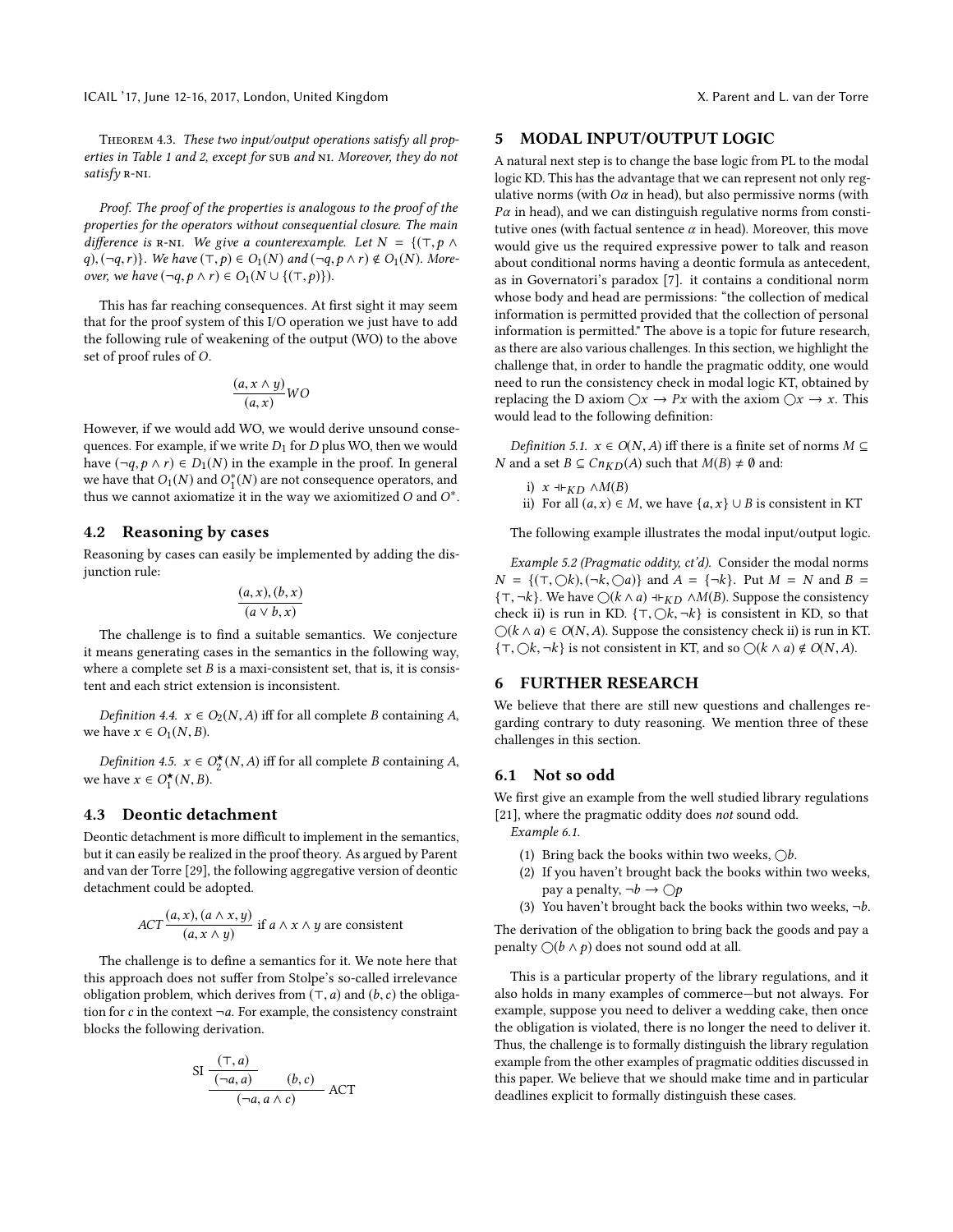The pragmatic oddity in norm-based deontic logics ICAIL '17, June 12-16, 2017, London, United Kingdom

#### 6.2 Sanctions

We may define sanctions as obligations conditional on a violation:  $\neg \alpha \land \bigcirc \alpha \rightarrow \bigcirc \beta$ . For example, in the library example just above, the second line could be formalised as a sanction:

(2) If you haven't brought back the books within two weeks but you should have, pay a penalty,  $\neg b \land \bigcirc b \rightarrow \bigcirc p$ .

Also, in the pragmatic oddity, the apology could be represented as a sanction, i.e. ¬ $k \wedge \bigcirc k \to \bigcirc a$ .

This class of contrary to duty examples can be studied in modal input/output logic.

#### 6.3 Fluents

Fluent are properties of the world which can change over time, and are sometimes distinguished from events and actions. A typical example discussed in the deontic logic literature is the cooler of a fence in the cottage regulations. The challenge with fluents in the context of contrary to duty reasoning arises in the context of a violation. For example, suppose we have the rules that there should be no fence, but if there is a fence it should be white. Moreover, assume there is a black fence. We can derive two conflicting instructions:

- (1) Remove the fence
- (2) Paint the fence white

This becomes even more challenging for the rarely discussed multi level obligations, where besides a primary and a secondary obligation there are also tertiary and higher level obligations. Consider again an example by Prakken and Sergot:

- (1) You should not go on the road with your bike
- (2) If you're on the road, you should be staying on the extreme right side of the road
- (3) If you're not on the extreme right side of the road, you should be staying on the extreme left side of the road.

If, for one reason or the other, you are in the middle of the road, (1) tells you should not be on the road, (2) tells you should keep your right, and (3) that you should keep your left. We are convinced that no parent will give his or her child this contradictory advice. The imperatives are extremely confusing, and the child will not be able to decide what to do based on these commands.

## 7 SUMMARY

The pragmatic oddity has been presented by Prakken and Sergot as a problem for the possible worlds semantics of deontic logic: what does it mean to say that the ideal worlds satisfy both that you keep your promise  $(k)$ , and that you apologise  $(a)$  for not keeping it? This may suggest that the pragmatic oddity does not occur in norm-based semantics, as we do not have ideal worlds. However, as we argue in this paper, in norm-based semantics we can define the pragmatic oddity as the derivation of the obligation  $\bigcirc (k \wedge a)$ .

In addition, we argue that both  $\bigcirc(k)$  and  $\bigcirc(a)$  should be detached, the first to represent that  $\neg k$  is a violation, the second to represent the cue for action to apologise. The problem of the pragmatic oddity is thus turned into a problem of aggregation. This reflects that the aggregation rule should not combine primary and secondary obligations. They refer to different contexts, sometimes called the ideal and actual obligations.

We present two logics, one in the tradition of standard deontic logic in which dilemmas are inconsistent, as represented by the so-called deontic D axiom ¬(○ $p \land$  → $p$ ), and one in which such dilemmas can be represented in a consistent way. We prove completeness, give an evaluation by a list of formal properties, and we sketch how to extend the logics with other reasoning patterns such as reasoning by cases and deontic detachment.

A particularly interesting case is the addition of consequential closure. The input/output logics of Makinson and van der Torre satisfy this rule, to stay as close as possible to classical logic. Carmo and Jones reject it in their analysis of contrary-to-duty reasoning, following Chellas. Following Stolpe [\[32\]](#page-9-28) also several input/output logics without consequential closure have been defined. As we show in this paper, constrained output with consequential closure does not satisfy norm induction, and thus  $O(N)$  is not a closure operator. This explains why Makinson and van der Torre only provide a proof system for their unconstrained logics, but not for the constrained ones: it is impossible. We believe this provides another argument for the adoption of deontic logics without consequential closure.

We have listed several topics of further research, such as input/output logics which have a modal logic as their base logic, and new challenges regarding contrary-to-duty reasoning. Moreover, an important question is whether the ways of handling the pragmatic oddity in possible worlds semantics and in norm-based semantics are related. Here the analogy of violated obligation and actual obligation with ideal and actual obligations may be useful.

Finally, we have shown that the pragmatic oddity as an aggregation problem comes down to separating the primary and secondary obligations. Governatori and Rotolo [\[9\]](#page-9-29) have introduced a logic where this is explicit in the syntax. How such an approach could be incorporated in the norm-based semantics is another topic for further research.

## ACKNOWLEDGMENTS

The authors would like to thank the anonymous referees for their comments. This work is supported by the European Union's Horizon 2020 research and innovation programme under the Marie Curie grant agreement No: 690974. Its support is gratefully acknowledged.

#### REFERENCES

- <span id="page-8-2"></span>[1] C. E. Alchourrón and E. Bulygin. 1981. The expressive conception of norms. In New Studies in Deontic Logic: Norms, Actions, and the Foundations of Ethics, R. Hilpinen (Ed.). Springer Netherlands, Dordrecht, 95–124.
- <span id="page-8-0"></span>J. Carmo and A. J. I. Jones. 2002. Deontic logic and contrary-to-duties. In Handbook of Philosophical Logic: Volume 8, D. M. Gabbay and F. Guenthner (Eds.). Springer Netherlands, Dordrecht, 265–343.
- <span id="page-8-1"></span>J. Carmo and A. J. I. Jones. 2012. Completeness and decidability results for a logic of contrary-to-duty conditionals. Journal of Logic and Computation 23, 3 (2012), 585.
- <span id="page-8-3"></span>[4] B. F. Chellas. 1980. Modal Logic: An Introduction. Cambridge University Press, Cambridge.
- <span id="page-8-4"></span>[5] J. W. Forrester. 1984. Gentle murder, or the adverbial Samaritan. Journal of Philosophy 81 (1984), 193–197.
- <span id="page-8-5"></span>[6] L. Goble. 2013. Prima facie norms, normative conflicts, and dilemmas. In Handbook of Deontic Logic and Normative Systems, D. Gabbay, J. Horty, X. Parent, R. van der Meyden, and L. van der Torre (Eds.). College Publications, London. UK, 241–352.
- <span id="page-8-6"></span>[7] G. Governatori. 2015. Thou shalt is not you will. In Proceedings of the 15th International Conference on Artificial Intelligence and Law, ICAIL 2015, San Diego, CA, USA, June 8-12, 2015, T. Sichelman and K. Atkinson (Eds.). ACM, 63–68.